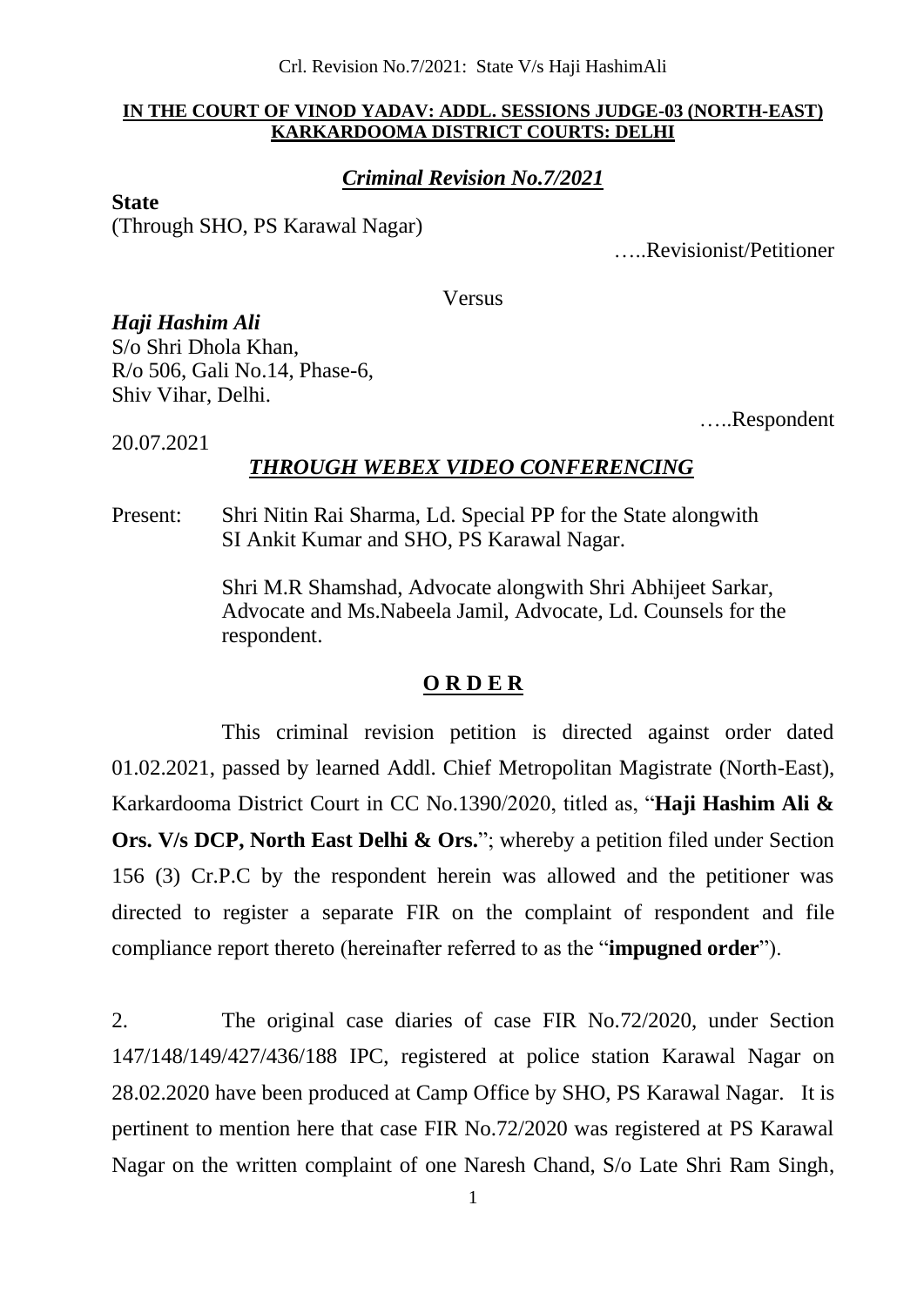which was regarding causing damage and putting his house on fire by the riotous mob on 25.02.2020 at about 4.30/5.00 PM. **It is a matter of record that respondent herein is a witness as well as an accused in the aforesaid case FIR.**  The respondent was arrested in the said case FIR on 04.03.2020 and was thereafter enlarged on bail by the concerned Court vide order dated 15.05.2020.

3. I have heard arguments advanced at bar by both the sides on various dates spreading across several sessions and perused the trial court record. I have also gone through the status report, dated 04.01.2021 filed by the police before the learned ACMM (North-East).

4. Before adverting to the facts of the present case, it would be appropriate to note that from 24.02.2020 to 26.02.2020 large-scale communal riots had taken place in the North-East Delhi, wherein, more than 753 FIRs were registered. The said riots took place within the jurisdiction of eleven police stations of North-East Delhi. There was a large-scale conflict between pro-Cititzenship Amendment Act (CAA) group and anti-CAA group, which led to large-scale arson, vandalism, injuries to persons and murders. The situation of North-East Delhi during the aforesaid riots was chaotic. The rioters had converted themselves into various unlawful assemblies and had committed large-scale violence. The police force remained largely busy in controlling the law and order situation as well as taking action to prevent further damage to the life and property of the persons. There are cases where one unlawful assembly of rioters, the common object whereof was to cause maximum damage to the life and property of persons from other community remained operative consistently in a particular area. It is again a matter of record that rioters committed acts of violence in a particular area against the persons from other community and one particular unlawful assembly remained operative in a particular area; whereas, the other unlawful assembly remained operative in other area. One unlawful assembly committed several acts in that area at or around the same time.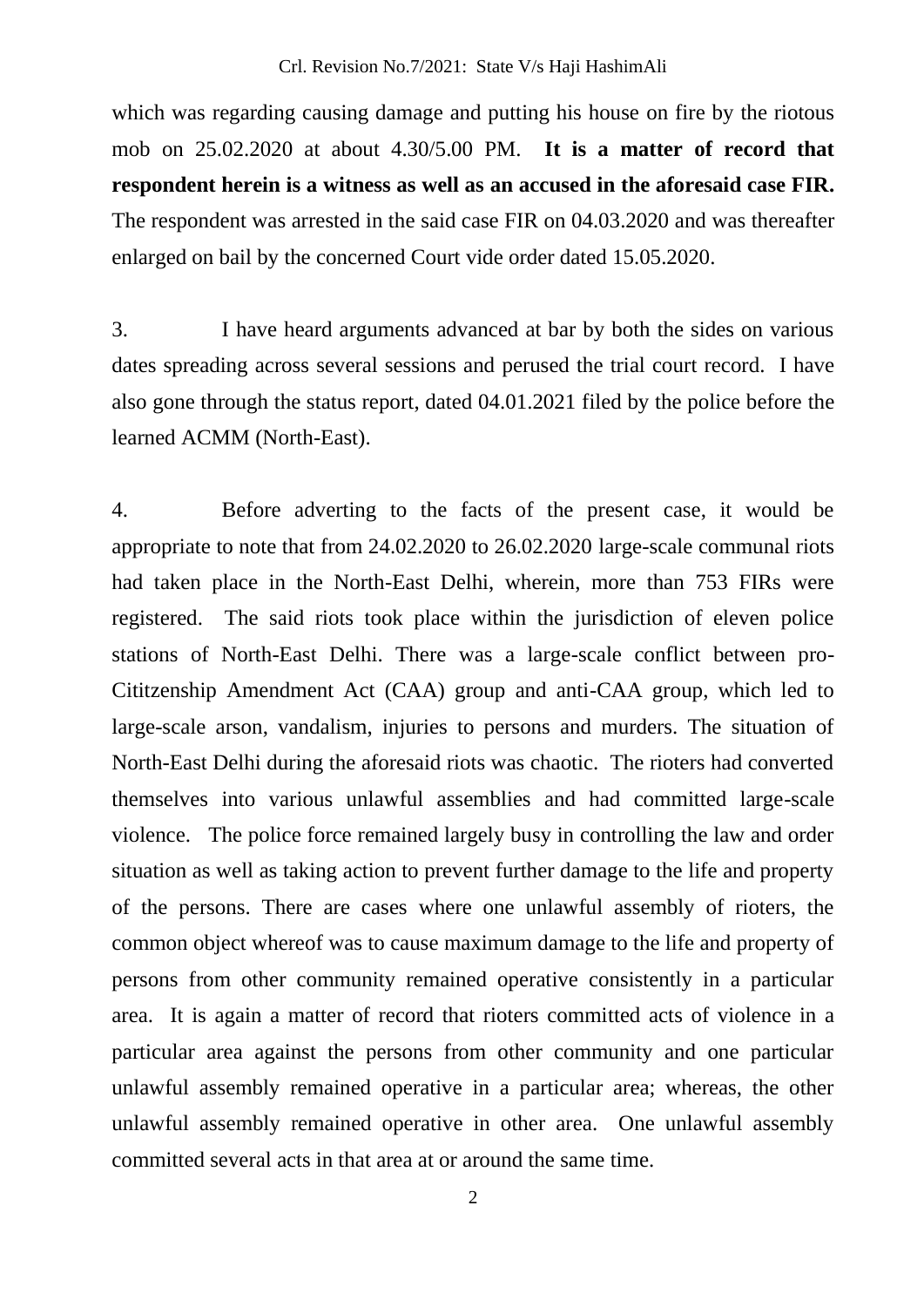5. The respondent (Haji Hashim Ali), who is the resident of Gali No.14, phase-VI, Shiv Vihar, Delhi, situated within the jurisdiction of Police Station Karawal Nagar also suffered the brunt of communal riots. It has been the case of respondent that he was "**Secretary**" of the Committee looking after the day-to-day affairs of **Madina Masjid** (mosque), which is situated over an area of about 200 sq.yards at Shiv Vihar, Delhi. It has further been the case of respondent that on 25.02.2020, at about 5.45 PM-6.00 PM, a riotous mob consisting of about 20-25 people, armed with lathis, sticks, rods, acid and petrol bombs (**Molotov cocktail**) broke into the said Masjid and destroyed/damaged everything on which they could lay their hands on. The said riotous mob also put on fire two LPG cylinders lying inside the said mosque, which resulted in explosion and huge fire therein, thereby causing substantial damage to Madina Masjid. On the morning of 26.02.2020, one person from the riotous mob climbed on the top of Madina Masjid and hoisted saffron flag atop it by chanting communal/religious slogans, which resulted in a tense environment. After being released on bail in case FIR No.72/2020, PS Karawal Nagar, respondent on 25.06.2020 made a written complaint before SHO, PS Karawal Nagar, thereby detailing out the incident of 25.02.2020 (DD No.35A). The said complaint was later on clubbed with case FIR No.72/2020, **however, no separate FIR was registered on his aforesaid complaint.** The respondent in his aforesaid complaint had categorically named (i) Raja Ram, (ii) Manoj, (iii) Titu, (iv) Shiv Kumar, (v) Raju Dhobi, (vi) Shyam, (vii) Vijay Sunar, (viii) Sunil, (ix) Dharmender, (x) Azad, (xi) Surjeet, (xii) Prem Kant Baghel, (xiii) Bhudev @ Pappi and (xiv) Dewaan as the persons, who were part/members of the riotous mob on 25.02.2020 that had desecrated Madina Masjid and Titu as the person who had hoisted saffron flag atop the said Masjid on 26.02.2020 while chanting communal slogans. No action by the police was taken on the complaints of respondent.

6. Under these circumstances, the respondent filed a petition under Section 156 (3) Cr.P.C for registration of FIR on his said complaint; in which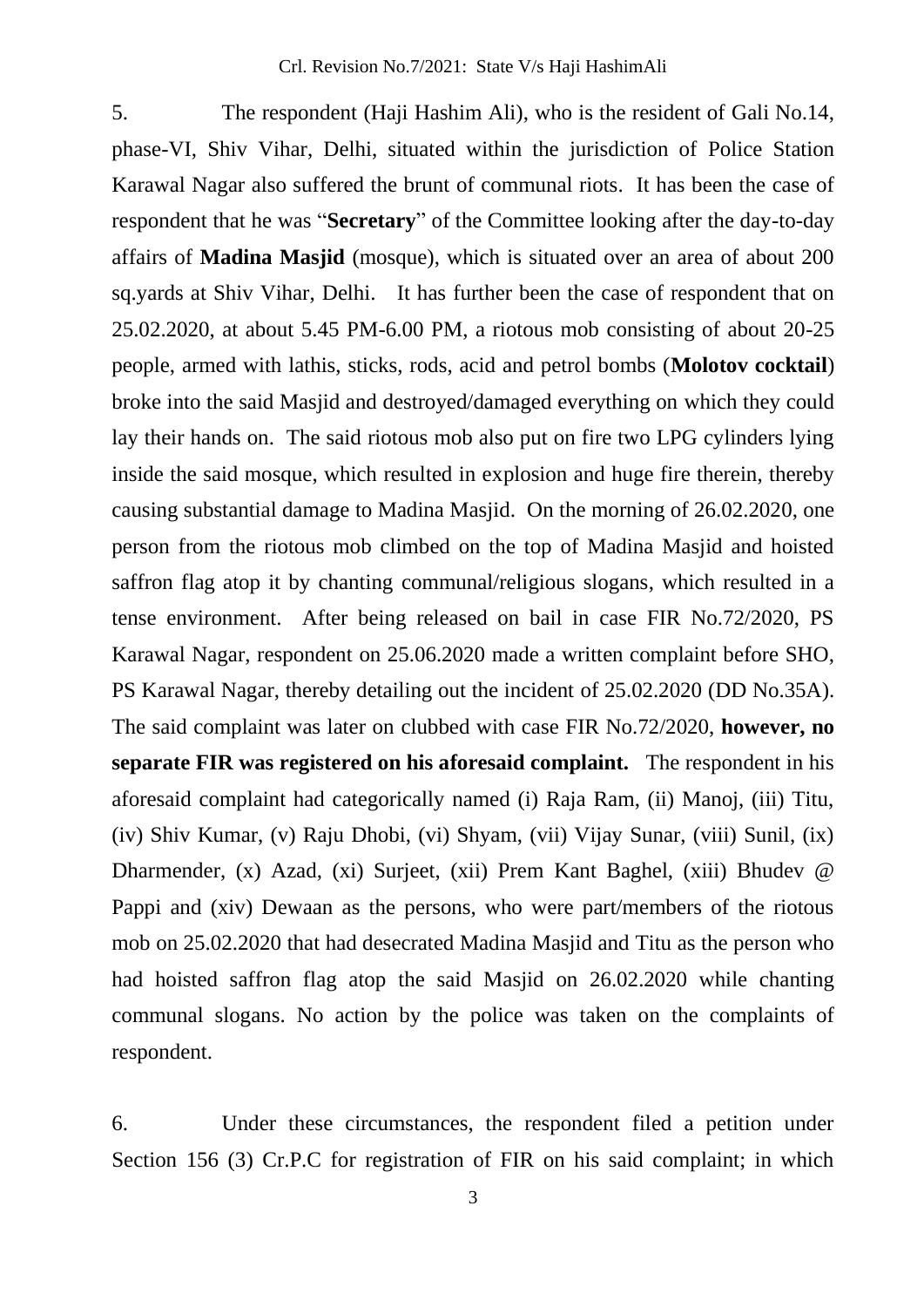report dated 04.01.2021 was filed by the police; wherein it was stated that said complaint of respondent had been clubbed with case FIR No.72/2020, as the place, date and time of incident mentioned therein is same. It was further stated in the status report that neither any concrete evidence could be found against the persons named by the respondent in his said complaint nor any CCTV footage of the alleged incident could be traced/found. It was further stated in the status report that the separate complaint made by one Vakil Ahmed (who was injured in acid attack on 25.02.2020) had been clubbed with case FIR No.138/2020, PS Karawal Nagar.

7. The learned ACMM (North-East) vide impugned order gave directions to SHO, PS Karawal to register a separate FIR on the aforesaid complaint of the respondent.

8. The impugned order has been challenged by the police by way of present criminal revision petition and this Court vide order dated 08.02.2021 had stayed the operation of impugned order and issued notice of the petition to the respondent, who came forward and the matter was heard in detail. During the course of hearing, the judicial file as well as case diaries of case FIR No.72/2020, PS Karawal Nagar were summoned and thoroughly perused by me.

9. The learned Special PP for the petitioner has very vehemently argued that the grievance of respondent stands duly redressed as case FIR No.72/2020 has already been registered at PS Karawal Nagar on 28.02.2020 under appropriate sections, wherein the complaint of respondent has been clubbed therewith and as such, there was no need to register separate FIR on his aforesaid complaint. The persons named by the respondent in his aforesaid complaint have been thoroughly investigated, however, no concrete evidence could be found against them till now. Furthermore, there is no CCTV footage available qua the incident to show the involvement of persons named by respondent in his said complaint. It is further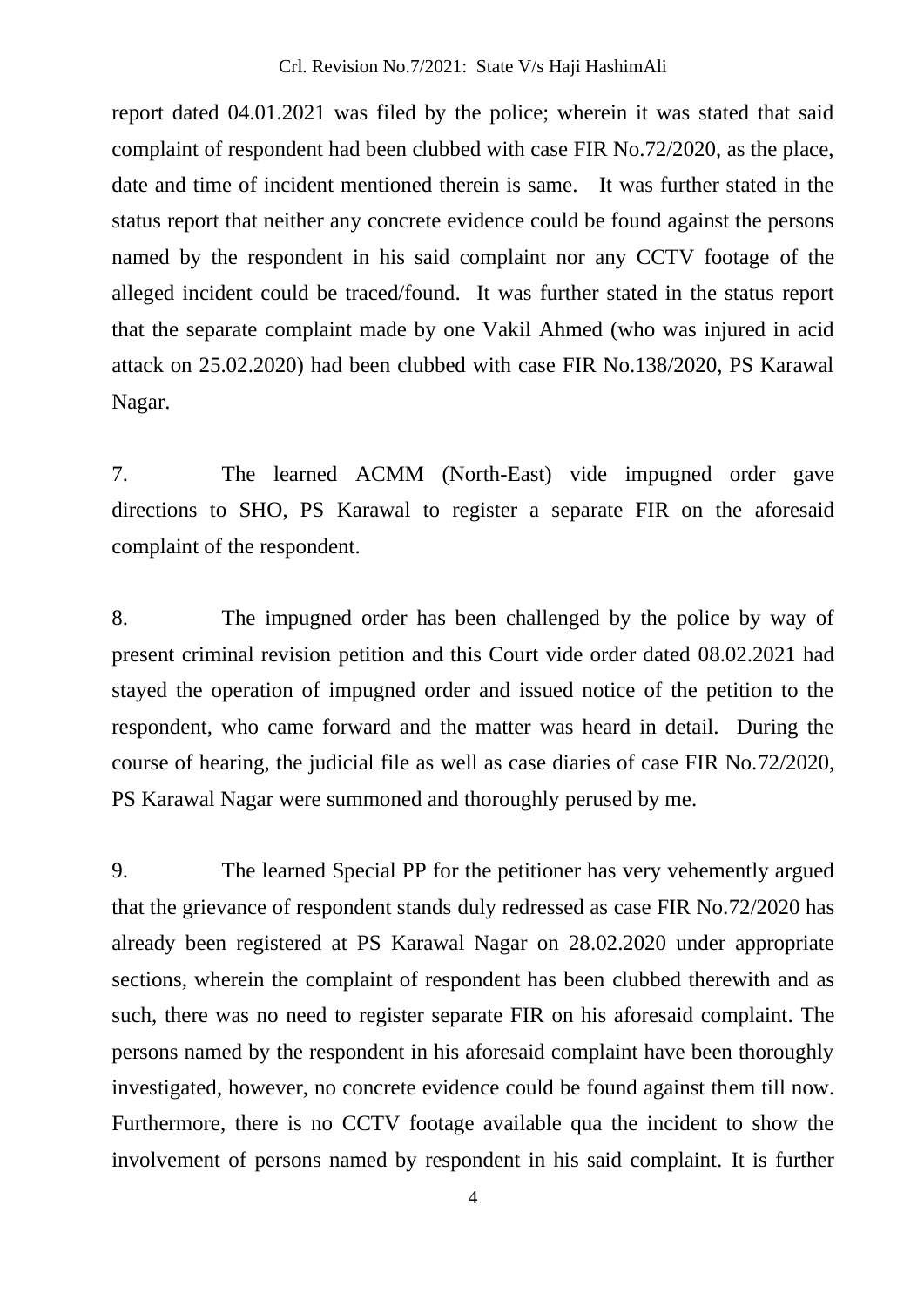argued that respondent has been made a witness in the said case FIR, who can depose before the Court at an appropriate stage. It is next contended that further investigation in the matter is still on and in case some other persons are identified then supplementary chargesheet in the matter would be filed. It is stressed that an unlawful assembly contemplated under Section 141 IPC can consist of persons from both the communities. It is further emphasized that the object of an FIR is to set the police or criminal law in motion and that an FIR need not contain the minutest detail(s) as to how the offence had taken place nor it is required to contain the names of offenders or witnesses, but it must contain some information about the crime committed as also some information about the manner in which the cognizable offence was committed. The FIR itself is not the proof of a case, but it is a piece of evidence which could be used for corroborating the case of the prosecution. The FIR need not be an encyclopedia of all the facts and circumstances of the case on which the prosecution relies. The learned Special PP referred to the decision dated 19.05.2020, passed by the Hon'ble Supreme Court of India in **WP (Crl.) No.130/2020**, titled as, "**Arnab Ranjan Goswami V/s Union of India & Ors.**" as well as decision dated 12.07.2001 of Hon'ble Supreme Court in **Appeal (Crl.) No.689/2001**, titled as, "**T.T Antony V/s State of Kerala & Ors.**" to emphasize the point that once an FIR has already been registered on the facts and circumstances of the case, then there is no need to register a separate FIR on the complaint of respondent, who merely supplements the allegations on which the investigating machinery has already been set in motion. As regards the clubbing of complaint(s), refuge has been taken under the law laid down in cases of **"C. Muniappan & Ors. V/s State of Tamilnadu", (2010) Vol.IX SCC 567** and "**Amitbhai Anilchandra Shah V/s CBI & Anr.", (2013) 6 SCC 348**.

10. (i) Per contra, learned counsel for the respondent has very vehemently argued that this Court has perused the case diaries qua case FIR No.72/2020 and is in a position to note the kind of investigation conducted in the matter.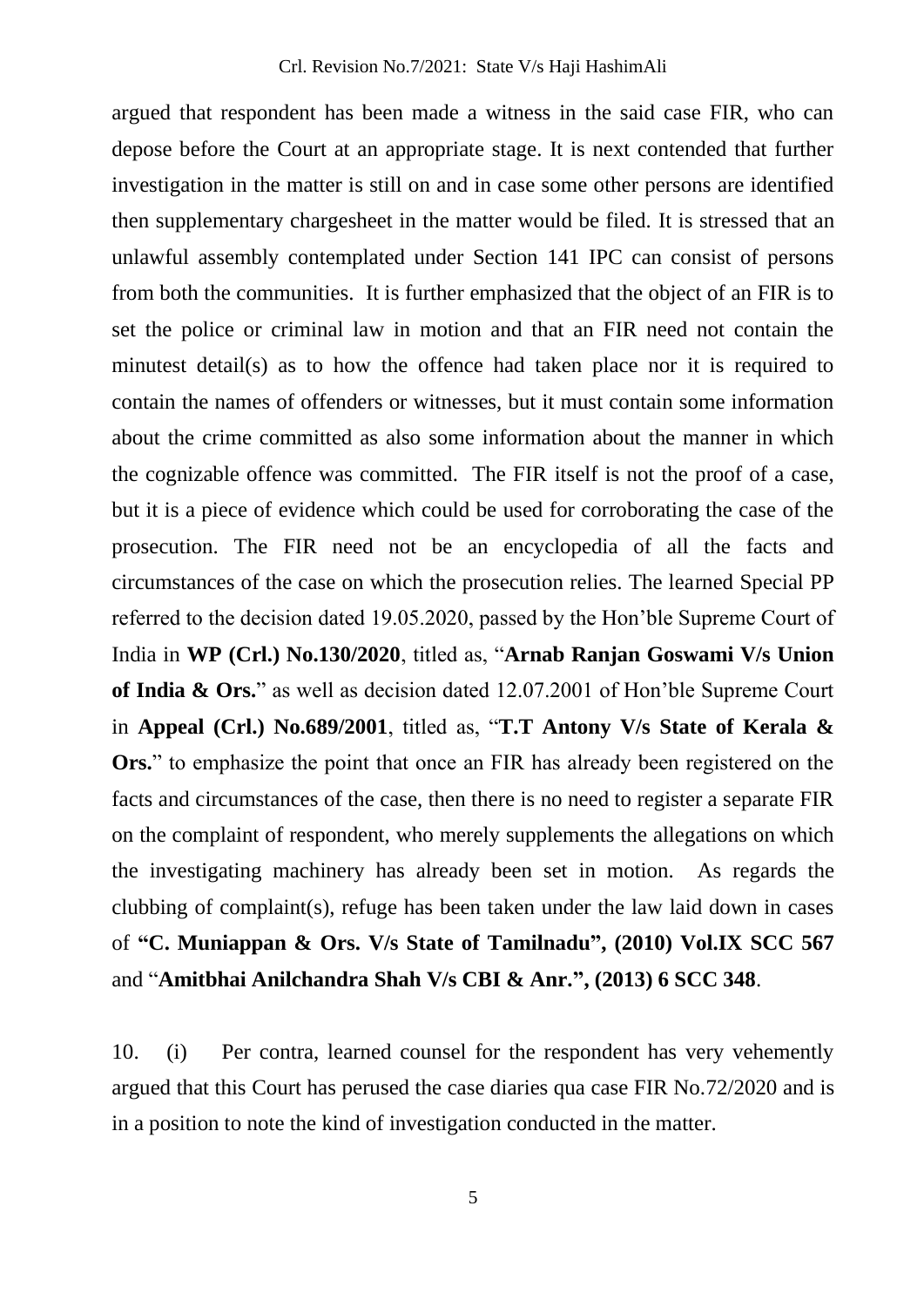(ii) It is next contended that case FIR No.72/2020 does not address the grievance of respondent and a separate FIR on the complaint (dated 25.06.2020) of respondent was required to be registered in view of law laid down by Hon'ble Supreme Court in case reported as, "**(2014) 2 SCC Page 1**", titled as, "**Lalita Kumari V/s Govt. of UP**", as the same clearly discloses commission of a cognizable offence. **It is emphasized that the unholy alacrity of investigating agency to club various complaint(s) has led to a peculiar situation in as much as respondent has been made a "witness" as well as an "accused" in case FIR No.72/2020, which is not only ironical but also against the settled principles of criminal law.** It is argued that police could not have clubbed the complaint dated 25.06.2020 of the respondent with case FIR No.72/2020 for the simple reason that said FIR has been registered on an unnamed complaint made by one Naresh Chand; whereas, the respondent in his said complaint has categorically named 14 persons, who were part/member of the riotous mob that had desecrated "**Madina Masjid**".

(iii) It is emphasized that principle of "**sameness**" propounded by the Hon'ble Supreme Court in case reported as, "**(2010) 12 SCC 254**", titled as, "**Babubhai V/s State of Gujarat**" and case reported as, "**(2013) 6 SCC 384**", titled as, "**Anju Chaudhary V/s State of UP & Anr.**" and host of other decisions does not apply in the present case.

11. I have given thoughtful consideration to the arguments advanced at bar by both the sides. I have also applied my mind to the facts and circumstances of the case as also perused the case diaries in case FIR No.72/2020.

12. (i) It is pertinent to mention here that after the passing of impugned order, a very epochal development has taken place in the matter. During the course of hearing arguments in the instant revision petition, this Court has been informed by the investigating agency that case FIR No.55/2020, dated 26.02.2020, under Section 147/148/149/427/436/454/380/188 IPC is already lying registered at

6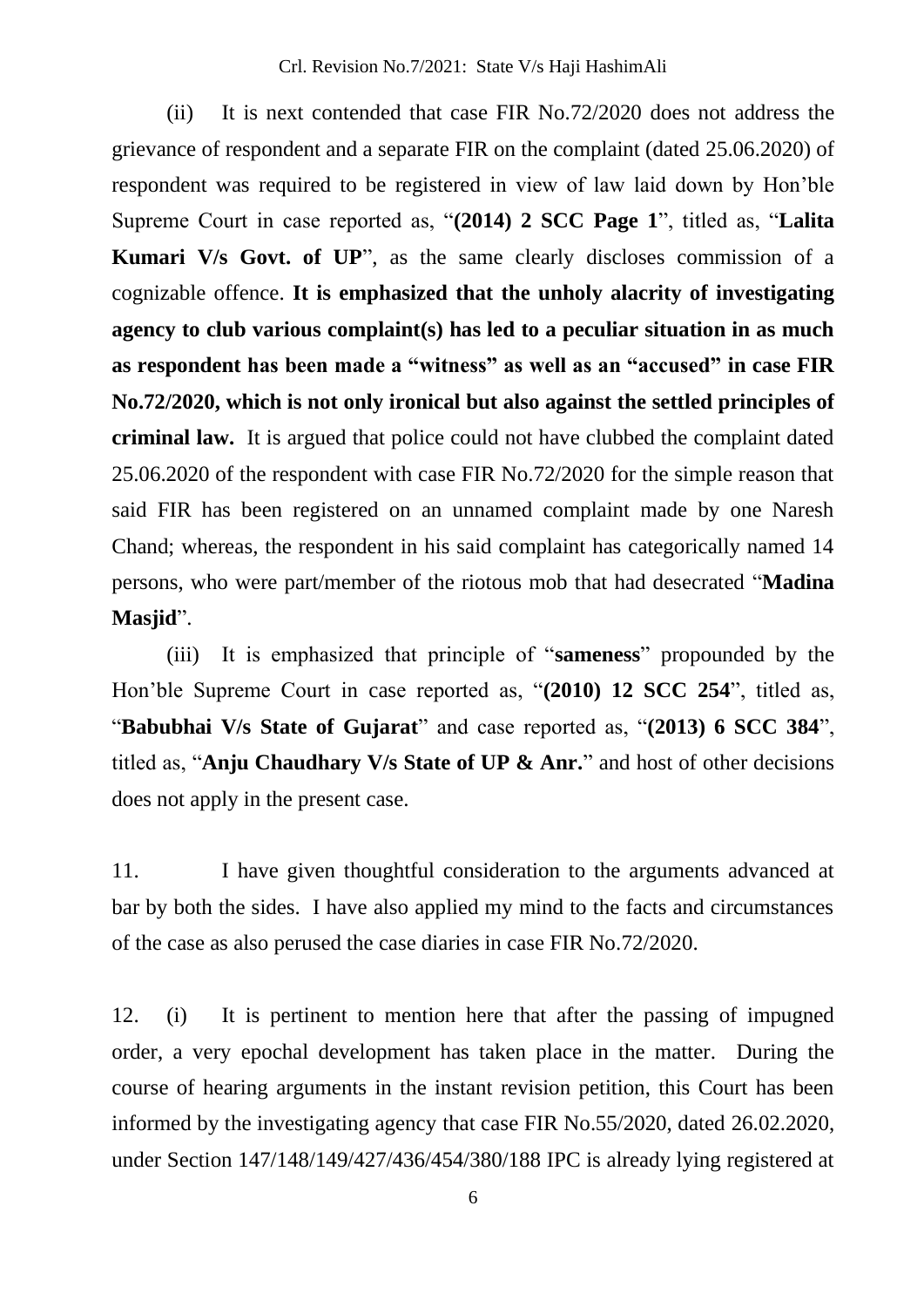PS Karawal Nagar, wherein the grievance raised by respondent vide his complaint dated 25.06.2020 has been duly redressed and the persons named by him in the said complaint have been interrogated. For the sake of ready reference, the relevant portion of the status report filed by investigating agency before this Court with regard to case FIR No.55/2020, PS Karawal Nagar is re-produced hereunder:

#### *xxxxx*

*In continuation of previous status report filed before this Hon'ble Court on 25.03.2021, it is further submitted that the original complaint of Hashim Ali, S/o Dhaula Khan, R/o H.No.506, Gali No.14, Phase-6, Shiv Vihar, Karawal Nagar, Delhi-94 which was received in police station Karawal Nagar vide DD No.35-A, dated 25.06.2020 has been placed on file. Complainant alleged some persons in his complaint, they are 1. Rajaram, 2. Manoj, 3. Titu, 4. Shiv Kumar, 5. Raju Dhobi, 6. Shyam, 7. Vijay Sunar, 8. Sunil, 9. Dharmender, 10. Azad, 11. Surjit, 12. Premkant Bhagel, 13. Bhudev @ Puppy, 14. Diwan. All the alleged persons were called in the police station to join the investigation through Notice under Section 41-A Cr.P.C. All the alleged persons have been interrogated and notices under Section 91 Cr.P.C were also given to the alleged persons for providing their mobile phone which they were using in the month of February' 2020. Fourteen mobile phones of alleged persons have been seized, and has been sent to FSL for data retrieval.* 

*Besides, the alleged persons mentioned above, nine more suspects who were seen in the video clippings provided by one Mohammad Nazar, member of Madina Masjid committee were also called in police station, they are 1.Jaiprakash, 2. Mohit, 3. Hardik Gupta, 4. Mahesh, 5. Girjakant, 6. Gagan, 7. Hemant Gupta, 8. Chetram, 9. Bhagat Singh @ Harion. All these nine alleged persons were called in police station to join investigation through Notice under Section 41-A Cr.P.C, all alleged persons have been interrogated, notices under Section 91 Cr.P.C were also given to the alleged persons for providing their mobile phone which they were using in the month of February, 2020 which are yet to be obtained.* 

*Photographs of alleged/suspected persons who were seen in video clipping in covered face has also been obtained in A-4 sheet to send them to FSL for matching with the pictures seen in the video clips.*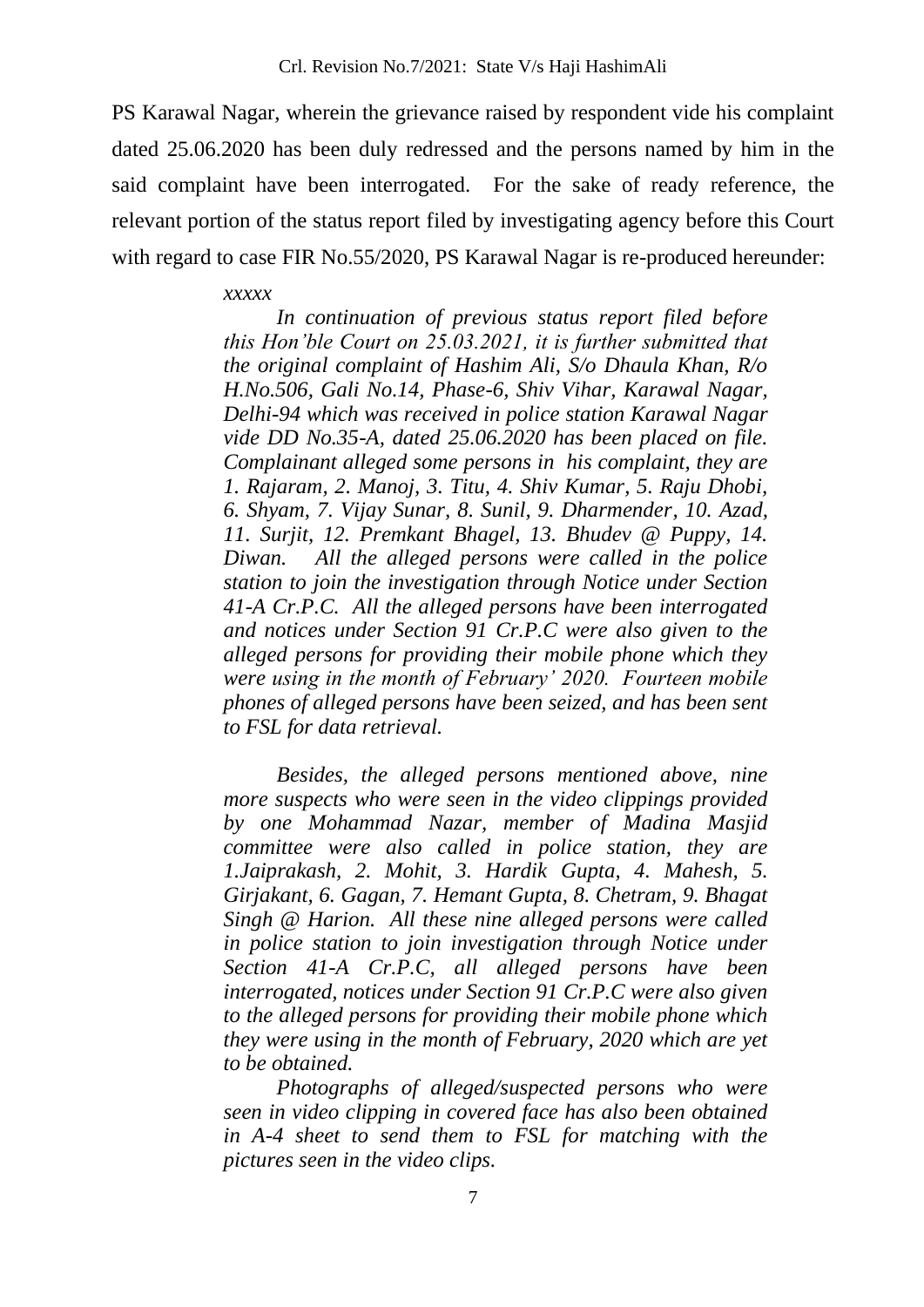Crl. Revision No.7/2021: State V/s Haji HashimAli

*Co-complainant of the complaint received by DD No.35-A, dated 25.06.2020 namely Haji Abdul Jabbar is out of India for Haz, so he is yet to be examined.* 

*Call Data Record of all above suspects have also been obtained which have been received from March' 2020. The same is yet to be analyzed. Further investigation of the case is in progress.* 

#### *xxxxx*

(ii) I have perused the case diaries of FIR No.55/2020, PS Karawal Nagar.

13. It is relevant to mention here that when the matter has been reserved for orders by this Court, at the eleventh hour prosecution has moved an application before this Court seeking withdrawal of the instant revision petition, *inter alia* contending therein that during the interregnum the police was not able to approach the Court of learned ACMM (North-East), as this Court vide order dated 08.02.2021 had stayed the operation of impugned order. It is contended that now the investigating agency wants to again approach the Court of learned ACMM (North-East) for holistic consideration of entire material in the light of another FIR regarding desecration of Madina Masjid being FIR No.55/2020, PS Karawal Nagar in the matter. Had this fact been brought to the notice of learned ACMM (North-East) during the consideration on the petition of the respondent under Section 156 (3) Cr.P.C, then the outcome of the impugned order could have been different.

14. The learned counsel for the respondent has opposed the application on the ground that the same is actuated with malafides and has been filed to cover-up the faulty investigation conducted in the matter.

15. Admittedly, the fact regarding registration of FIR No.55/2020 had not been made available to the learned ACMM (North-East) at the time of passing of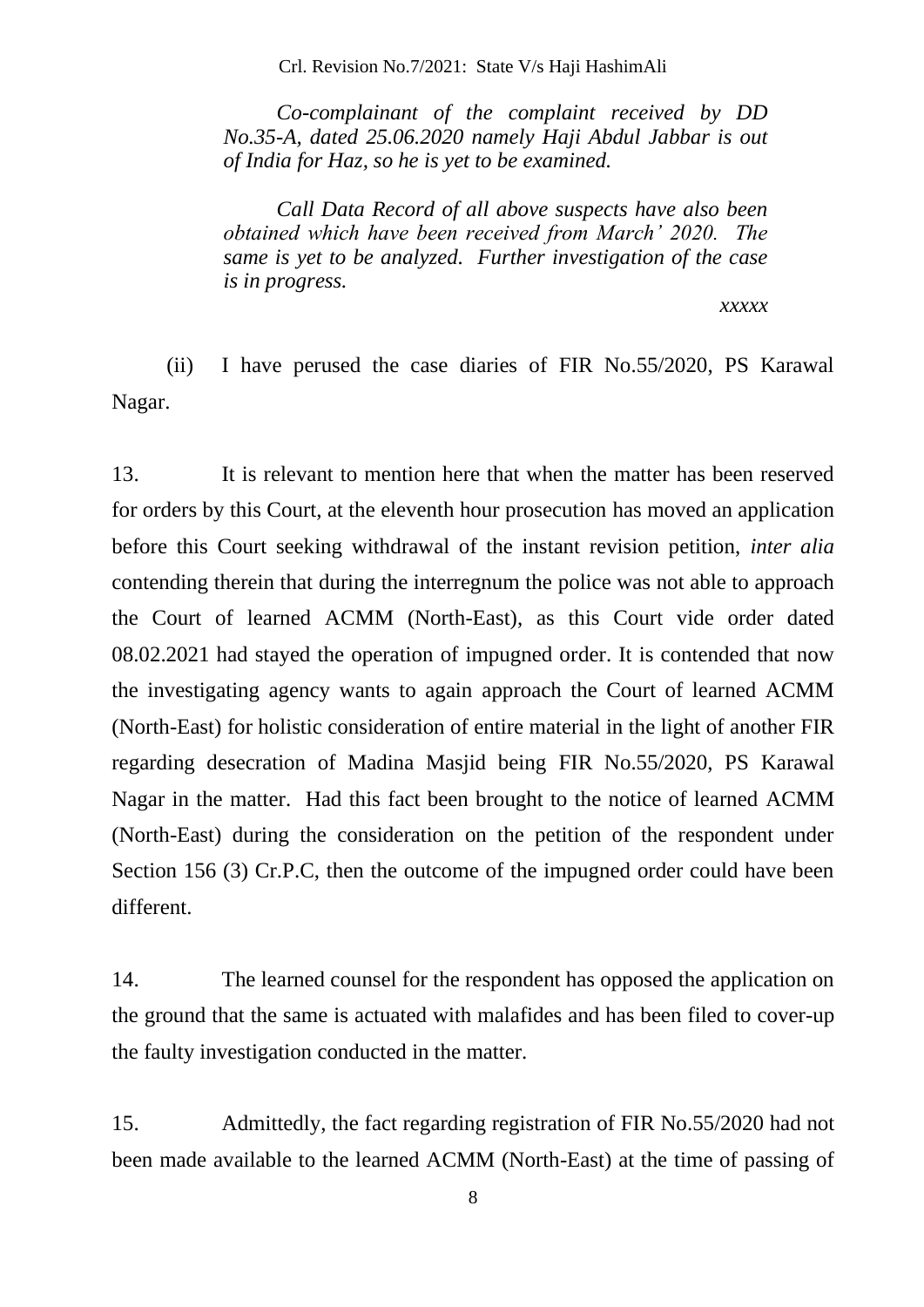impugned order. Even no mention regarding registration of case FIR No.55/2020 was ever made by the investigating agency before the said Court. This *prima facie* reflects the callous attitude/negligence on the part of the investigating agency, as it was incumbent upon it to have placed complete material before the learned ACMM (North-East). This Court is quite pained to see the lackadaisical attitude adopted by the investigating agency in the matter. The police was not even aware that an FIR No.55/2020 has already been registered at PS Karawal Nagar by the time respondent had approached the court of learned ACMM (North-East) with his petition under Section 156 (3) Cr.P.C. The investigating agency was duty bound to have apprised the learned ACMM (North-East) of the entire facts and place complete material before it, which admittedly has not been done.

16. It is apparent that the investigation in case FIR No.55/2020 is still going on and the respondent is well within his rights to seek redressal of his grievance, if any, therein. I am of the considered opinion that interest of justice would be met if the case is remanded back to the learned ACMM (North-East) with the direction to consider the entire material, i.e petition of respondent filed under Section 156 (3) Cr.P.C afresh after taking into consideration the factum of registration of case FIR No.55/2020, PS Karawal Nagar. Now, the interest of justice demands that learned ACMM (North-East) should apply its mind in a holistic manner and pass appropriate orders thereupon. The learned ACMM (North–East) shall also consider the effect of Section 210 Cr.P.C in the matter.

17. In view of the above discussion, the application filed by police is hereby allowed and consequently the impugned order is hereby set aside with a view to do substantial justice to the parties. It is hereby clarified that the learned ACMM (North-East) has not committed any flaw in the impugned order as the same was based upon insufficient relevant material being placed before him. The trial court record be sent back alongwith copy of this order with the direction to learned ACMM (North-East) to consider the entire material, i.e petition of